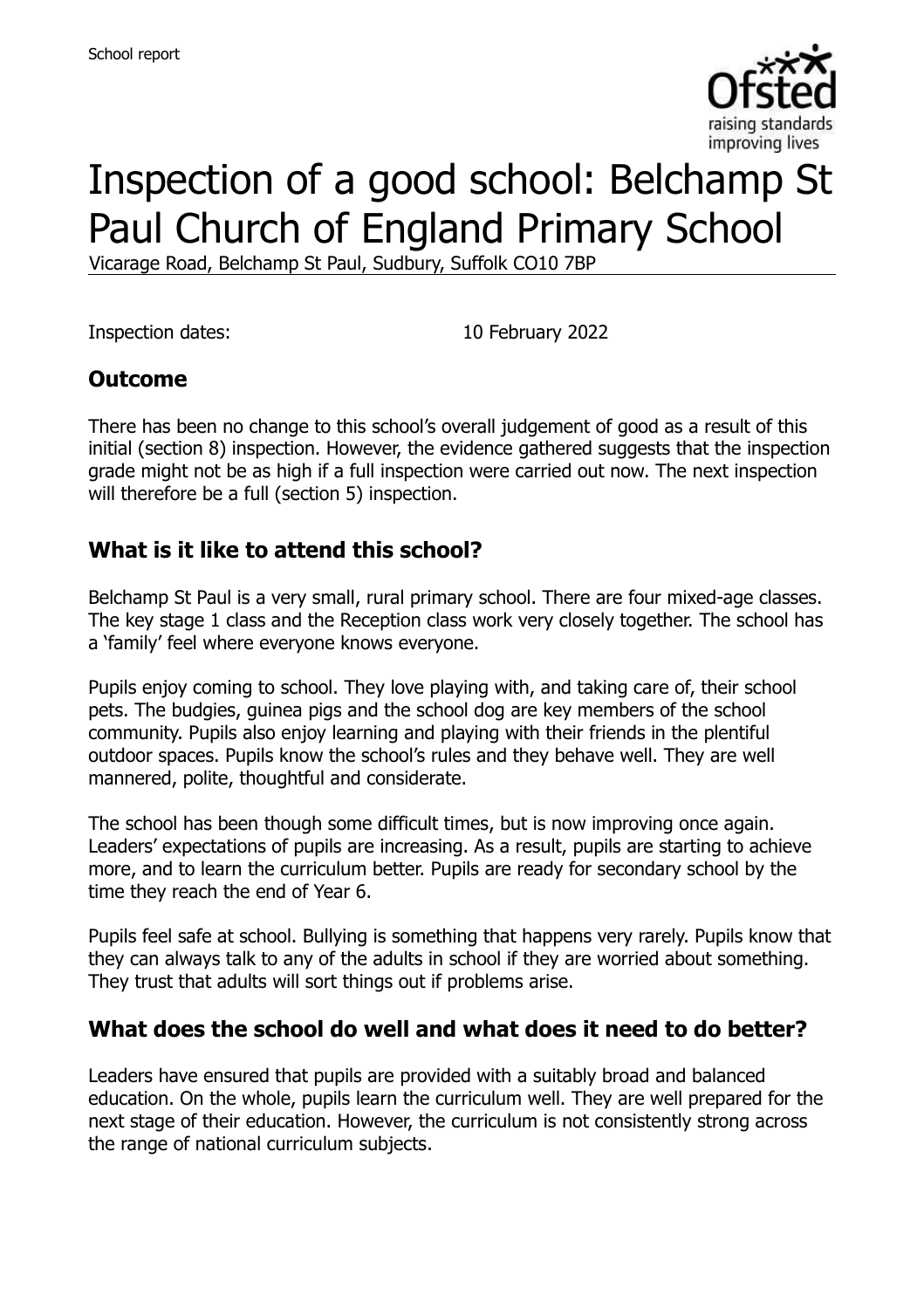

Leaders identified that there were weaknesses in the curriculum prior to this inspection. In some subjects, the content of the curriculum had not been thought through well enough, in terms of what should be taught, when and why. Leaders have started to take action to improve this. For example, they have purchased commercial schemes of work in some subjects, including history and geography. These actions have improved the quality of the curriculum, but there is more to do.

Assessment is also better developed in some subjects than others. For example, in mathematics, assessment is appropriate and regular. It helps to identify gaps in pupils' learning and where additional input is needed. In geography, where curriculum improvements are more recent, assessment is less well developed.

The curriculum is not delivered consistently well. There is variation between classes and across subjects. Where there are weaknesses in the curriculum, and teaching is less strong, there is a small amount of low-level disruption. For example, pupils are sometimes slow to settle or to pay attention when the teacher addresses the class. This is because expectations of pupils are sometimes too low, both in terms of what pupils can achieve and how they should behave.

Leaders recognise the vital importance of reading. They have made recent changes to improve the quality of the phonics curriculum and how well it is delivered. For example, they are providing ongoing training and support to ensure that all staff teach phonics well. Leaders have identified a new systematic synthetic phonics programme for the school, and are in the process of introducing it. They are also currently purchasing reading books that are matched with the chosen phonics programme.

Pupils learn to read quickly and well. For example, children in the Reception class have already learned a wide range of letters, and groups of letters, that represent sounds. They blend these together accurately to read words. Pupils in key stage 1 read at a level that is appropriate to their age. Where pupils struggle to learn to read, they are given suitable support to enable them to catch up quickly.

Leaders have improved the way provision for pupils with special educational needs and/or disabilities (SEND) is managed. Leaders know these pupils and their individual needs very well. Leaders ensure that pupils with SEND receive appropriate support that enables them to achieve well.

The school provides a range of clubs. Older pupils run groups at lunchtimes, including clubs about art, cartoons and Harry Potter. A separately registered, external company provides before- and after-school care on the school site, as well as a further range of clubs. Pupils are given the opportunity to go on educational visits, both locally and further afield. Leaders were quick to get these visits up and running again as soon as the COVID-19 pandemic restrictions were eased. For example, pupils in Year 5 and Year 6 went on a residential visit to an outward-bound centre in the Brecon Beacons in September 2021.

In discussion with the headteacher, the inspectors agreed that curriculum development and delivery may usefully serve as a focus for the next inspection.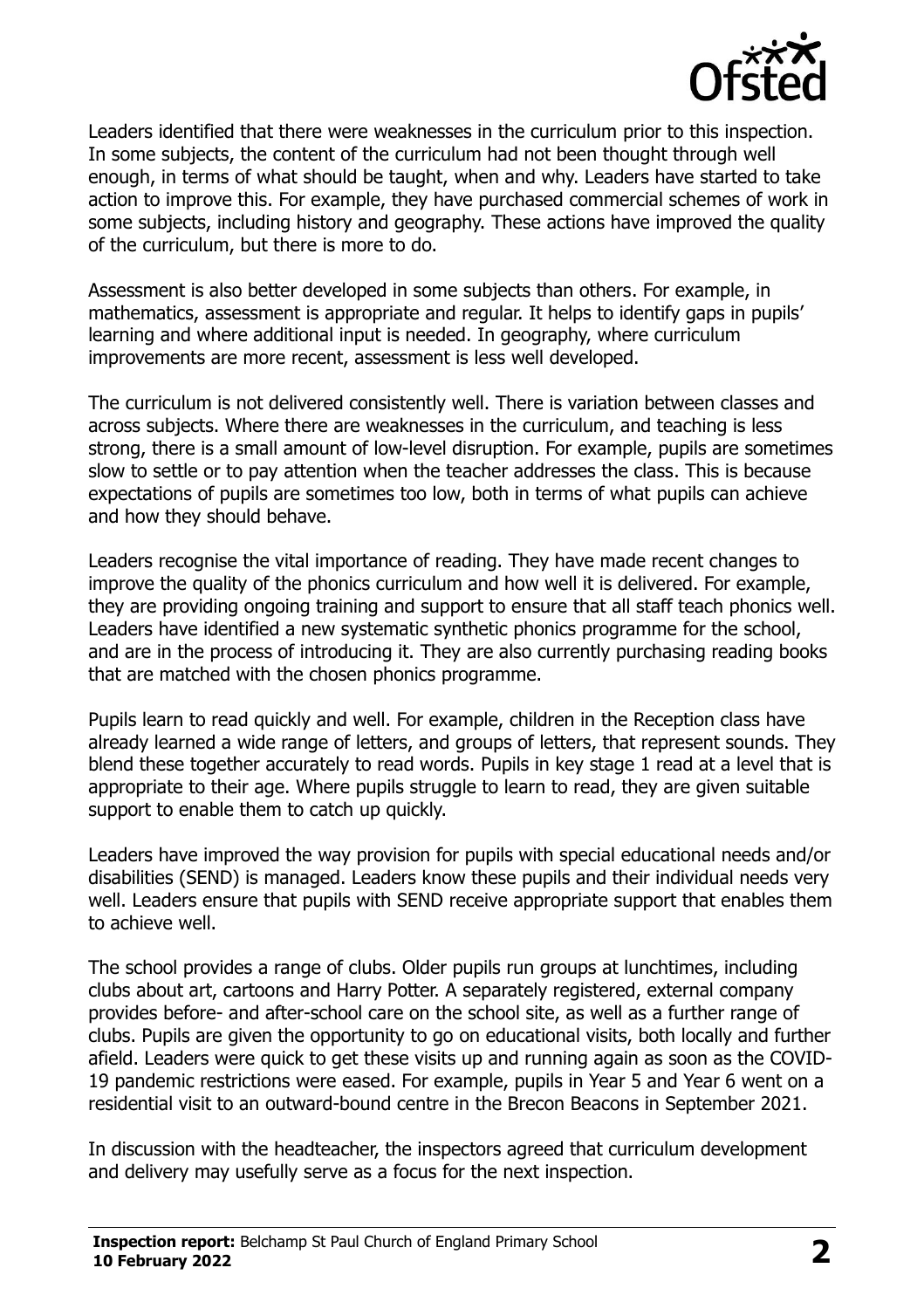

# **Safeguarding**

The arrangements for safeguarding are effective.

The school has a robust safeguarding culture. Relationships between pupils and staff are strong. Pupils know that they can speak to any adult at school if they are ever worried about anything. Staff receive regular training to ensure that they know what to do if they are concerned about a child. They record their concerns in a timely fashion, using the school's online system. The designated safeguarding leads are well trained for the role. They take decisive and appropriate action in response to concerns, where necessary. The school's single central record of pre-appointment checks meets requirements and is up to date.

# **What does the school need to do to improve?**

# **(Information for the school and appropriate authority)**

- The curriculum is not fully developed. In some subjects, the content of curriculum has not been thoroughly thought through. The curriculum is not sufficiently progressive and well sequenced in these subjects. As a result, pupils do not learn as much about some subjects as they should. Leaders should take action to ensure that there is a wellplanned, well-sequenced and progressive curriculum in place for all subjects, including phonics and early reading.
- The curriculum is not delivered consistently well across classes and subjects. Teachers' expectations, of what pupils can do and how they should behave, are sometimes too low. Where this is the case, pupils do not achieve as well as they should and there is a small amount of low-level disruptive behaviour in classes. Leaders should ensure that all staff have the knowledge and skills they need in order to teach the full curriculum well. Leaders should also ensure that all staff have high expectations of what pupils can achieve and how they should behave.

# **Background**

When we have judged a school to be good, we will then normally go into the school about once every four years to confirm that the school remains good. This is called a section 8 inspection of a good or outstanding school, because it is carried out under section 8 of the Education Act 2005. We do not give graded judgements on a section 8 inspection. However, if we find evidence that a school would now receive a higher or lower grade, then the next inspection will be a section 5 inspection. Usually this is within one to two years of the date of the section 8 inspection. If we have serious concerns about safeguarding, behaviour or the quality of education, we will deem the section 8 inspection as a section 5 inspection immediately.

This is the second section 8 inspection since we judged the predecessor school, also called Belchamp St Paul CofE Primary, to be good in April 2012.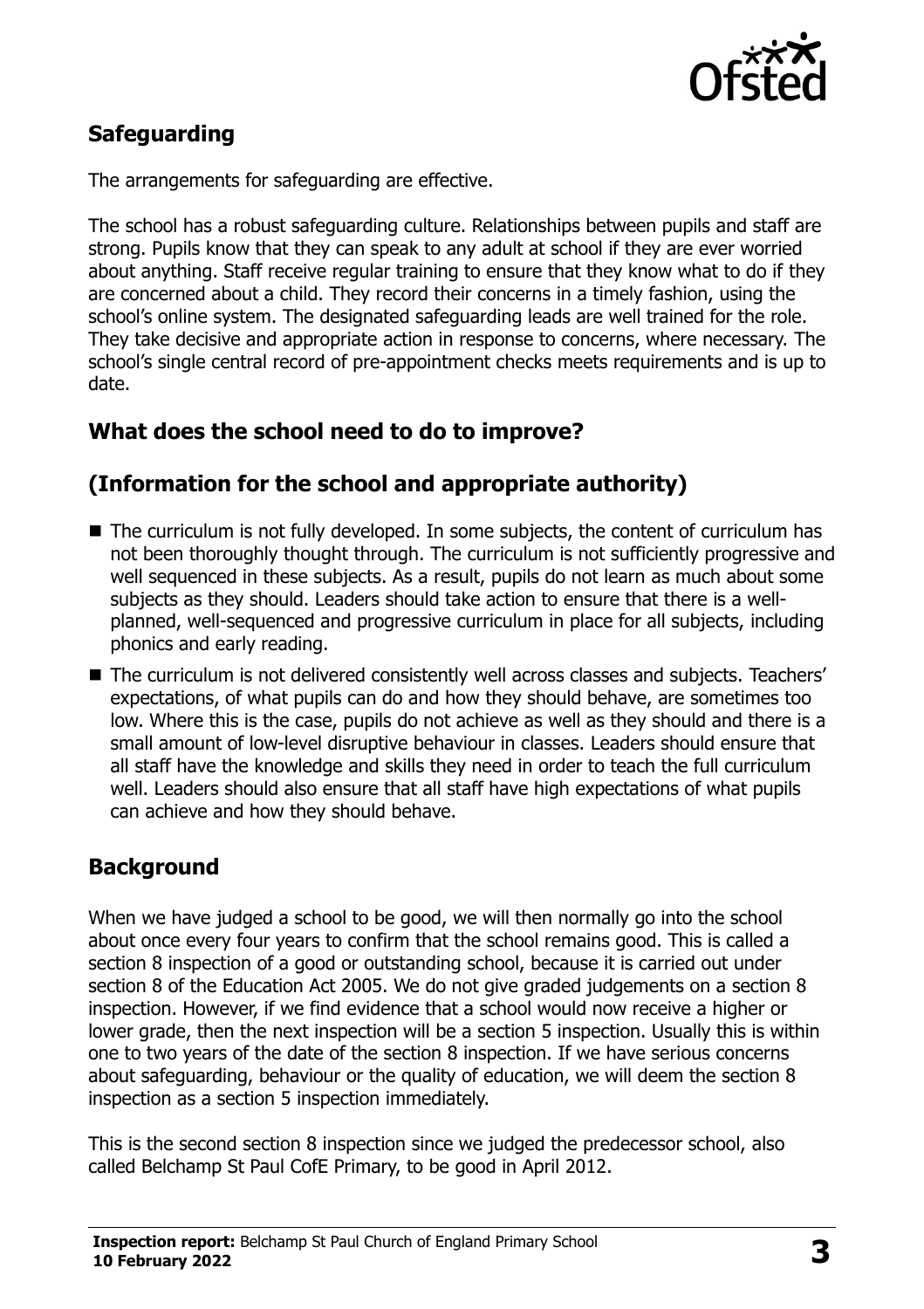

#### **How can I feed back my views?**

You can use [Ofsted Parent View](https://parentview.ofsted.gov.uk/) to give Ofsted your opinion on your child's school, or to find out what other parents and carers think. We use information from Ofsted Parent View when deciding which schools to inspect, when to inspect them and as part of their inspection.

The Department for Education has further quidance on how to complain about a school.

If you are the school and you are not happy with the inspection or the report, you can [complain to Ofsted.](https://www.gov.uk/complain-ofsted-report)

#### **Further information**

You can search for [published performance information](http://www.compare-school-performance.service.gov.uk/) about the school.

In the report, '[disadvantaged pupils](http://www.gov.uk/guidance/pupil-premium-information-for-schools-and-alternative-provision-settings)' refers to those pupils who attract government pupil premium funding: pupils claiming free school meals at any point in the last six years and pupils in care or who left care through adoption or another formal route.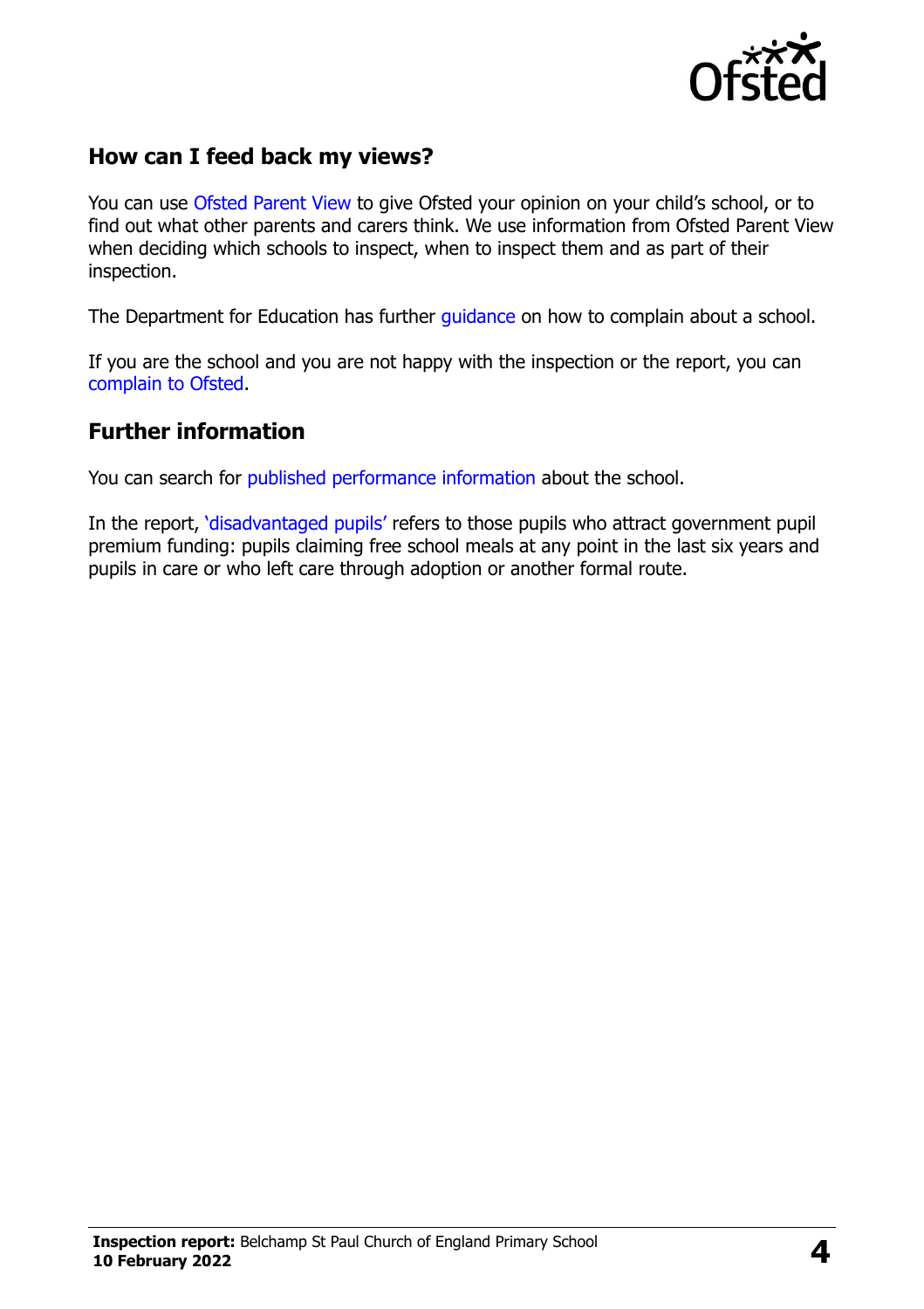

#### **School details**

| Unique reference number             | 144866                         |
|-------------------------------------|--------------------------------|
| <b>Local authority</b>              | <b>Essex</b>                   |
| <b>Inspection number</b>            | 10212042                       |
| <b>Type of school</b>               | Primary                        |
| <b>School category</b>              | Academy converter              |
| Age range of pupils                 | 4 to 11                        |
| <b>Gender of pupils</b>             | Mixed                          |
| Number of pupils on the school roll | 69                             |
| <b>Appropriate authority</b>        | Board of trustees              |
| <b>Chair of trust</b>               | Michael Ferguson               |
| <b>Headteacher</b>                  | Danielle O'Connell             |
| Website                             | www.belchampstpaulschool.co.uk |
| Date of previous inspection         | Not previously inspected       |

# **Information about this school**

- The school converted to become an academy on 1 August 2017. When its predecessor school, also called Belchamp St Paul CofE Primary School, was last inspected by Ofsted, it was judged to be good overall.
- The school joined the Diocese of Chelmsford Vine Schools Trust, a multi-academy trust of 23 primary schools, on the day it converted to become an academy.
- The school has a Christian religious character. It is a Church of England school.
- The headteacher took up her post in September 2021. She was previously head of school, under an executive headteacher, from January 2020. The headteacher has a teaching commitment that is the equivalent of two days per week.

# **Information about this inspection**

- This was the first routine inspection the school received since the COVID-19 pandemic began. Inspectors discussed the impact of the pandemic with leaders and have taken that into account in their evaluation of the school.
- Inspectors met with the headteacher and other leaders, representatives of the Diocese of Chelmsford Vine Schools Trust, the trust's intervention board, staff and pupils.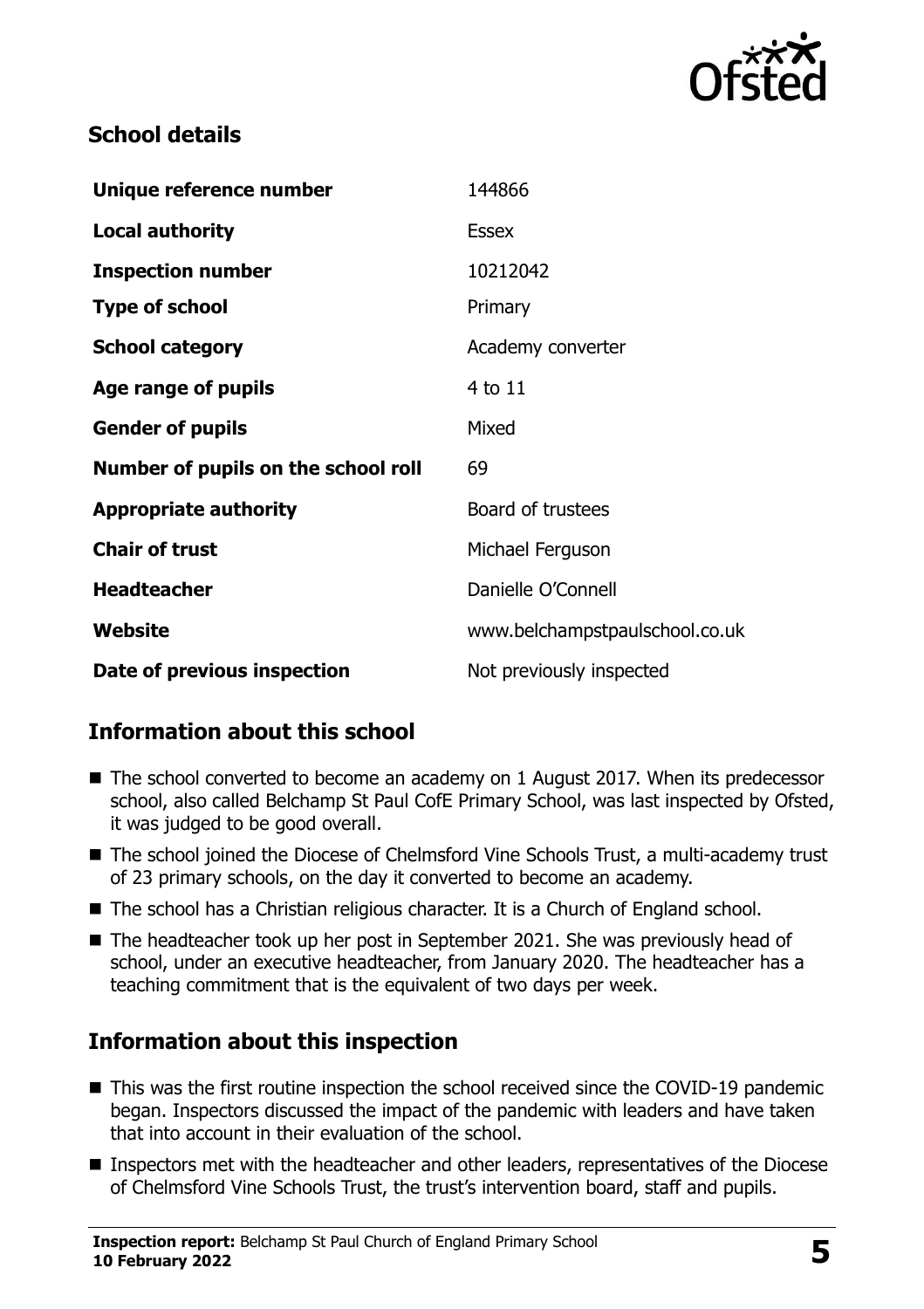

- Inspectors carried out deep dives in these subjects: early reading, mathematics and geography. For each deep dive, inspectors met with subject leaders, looked at curriculum plans, visited a sample of lessons, spoke to teachers, spoke to some pupils about their learning and looked at samples of pupils' work.
- To check the effectiveness of safeguarding, inspectors met with the school's designated safeguarding lead, checked the school's single central record of recruitment and vetting checks, looked at safeguarding records, and spoke with pupils and staff.
- Inspectors spoke with parents as they brought their children to school. They took account of 15 responses to Ofsted's staff survey. Inspectors also considered the 27 responses to Ofsted Parent View and the same number of free-text comments from parents.

#### **Inspection team**

Wendy Varney, lead inspector Her Majesty's Inspector

Hannah Stoten Her Majesty's Inspector